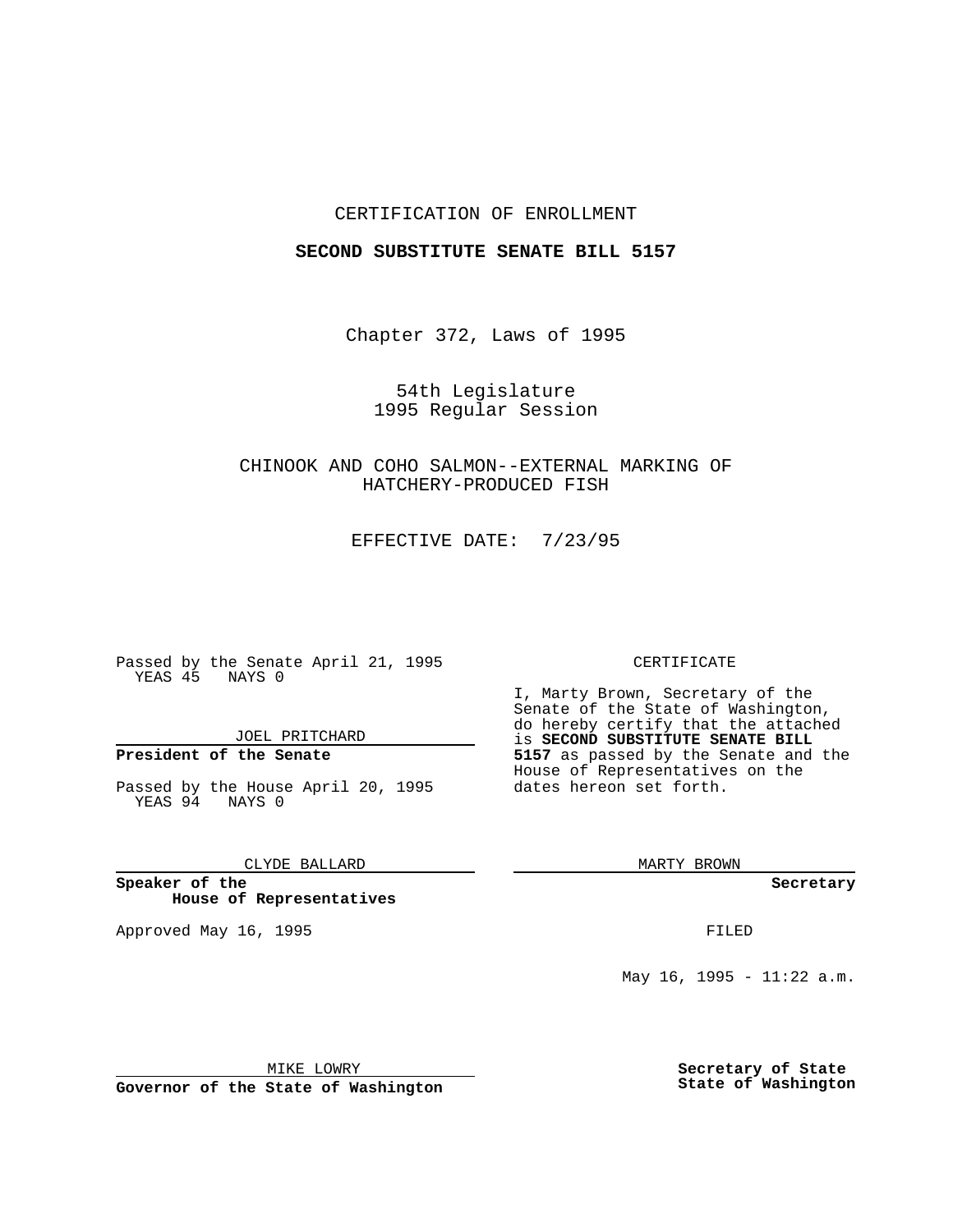## **SECOND SUBSTITUTE SENATE BILL 5157** \_\_\_\_\_\_\_\_\_\_\_\_\_\_\_\_\_\_\_\_\_\_\_\_\_\_\_\_\_\_\_\_\_\_\_\_\_\_\_\_\_\_\_\_\_\_\_

\_\_\_\_\_\_\_\_\_\_\_\_\_\_\_\_\_\_\_\_\_\_\_\_\_\_\_\_\_\_\_\_\_\_\_\_\_\_\_\_\_\_\_\_\_\_\_

## AS AMENDED BY THE HOUSE

Passed Legislature - 1995 Regular Session

### **State of Washington 54th Legislature 1995 Regular Session**

**By** Senate Committee on Ways & Means (originally sponsored by Senators Owen, Drew, Sutherland, Hargrove, Oke and Haugen)

Read first time 03/06/95.

 AN ACT Relating to conspicuous external marking of hatchery produced chinook salmon and coho salmon; amending RCW 82.27.010; adding new sections to Title 75 RCW; and creating a new section.

BE IT ENACTED BY THE LEGISLATURE OF THE STATE OF WASHINGTON:

 NEW SECTION. **Sec. 1.** The legislature declares that the state has a vital interest in the continuation of recreational fisheries for chinook salmon and coho salmon in mixed stock areas, and that the harvest of hatchery origin salmon should be encouraged while wild salmon should be afforded additional protection when required. A program of selective harvest shall be developed utilizing hatchery salmon that are externally marked in a conspicuous manner, regulations that promote the unharmed release of unmarked fish, when and where appropriate, and a public information program that educates the public about the need to protect depressed stocks of wild salmon.

 The legislature further declares that the establishment of other incentives for commercial fishing and fish processing in Washington will complement the program of selective harvest in mixed stock fisheries anticipated by this legislation.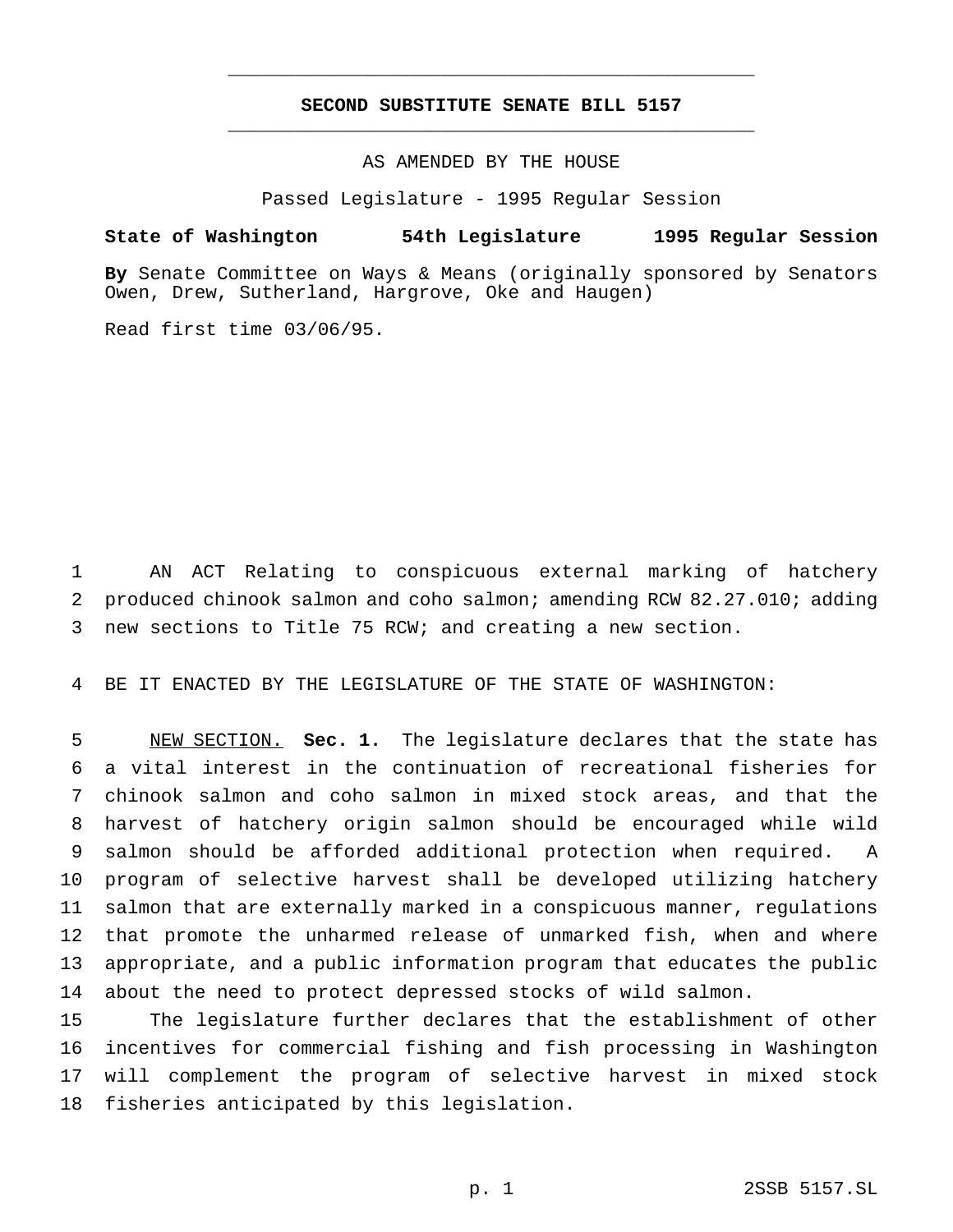NEW SECTION. **Sec. 2.** The department shall mark appropriate coho salmon that are released from department operated hatcheries and rearing ponds in such a manner that the fish are externally recognizable as hatchery origin salmon by fishers for the purpose of maximized catch while sustaining wild and hatchery reproduction.

 The department shall mark all appropriate chinook salmon targeted for contribution to the Washington catch that are released from department operated hatcheries and rearing ponds in such a manner that the fish are externally recognizable as hatchery origin salmon by fishers.

 The goal of the marking program is the annual marking by June 30, 1997, of all appropriate hatchery origin chinook and coho salmon produced by the department with marking to begin with the 1994 Puget Sound coho brood. The department may experiment with different methods for marking hatchery salmon with the primary objective of maximum survival of hatchery marked fish, maximum contribution to fisheries, and minimum cost consistent with the other goals.

 The department shall coordinate with other entities that are producing hatchery chinook and coho salmon for release into public waters to enable the broadest application of the marking program to all hatchery produced chinook and coho salmon. The ultimate goal of the program is the coast-wide marking of appropriate hatchery origin chinook and coho salmon, and the protection of all wild chinook and coho salmon, where appropriate.

 NEW SECTION. **Sec. 3.** The department shall adopt rules to control the mixed stock chinook and coho fisheries of the state so as to sustain healthy stocks of wild salmon, allow the maximum survival of wild salmon, allow for spatially separated fisheries that target on hatchery stocks, foster the best techniques for releasing wild chinook and coho salmon, and contribute to the economic viability of the fishing businesses of the state.

 **Sec. 4.** RCW 82.27.010 and 1985 c 413 s 1 are each amended to read as follows:

 As used in this chapter, the following terms have the meanings indicated unless the context clearly requires otherwise.

36 (1) "Enhanced food fish" includes all species of food fish, except 37 all species of tuna, mackerel, and jack; shellfish( $(\tau)$ ); and anadromous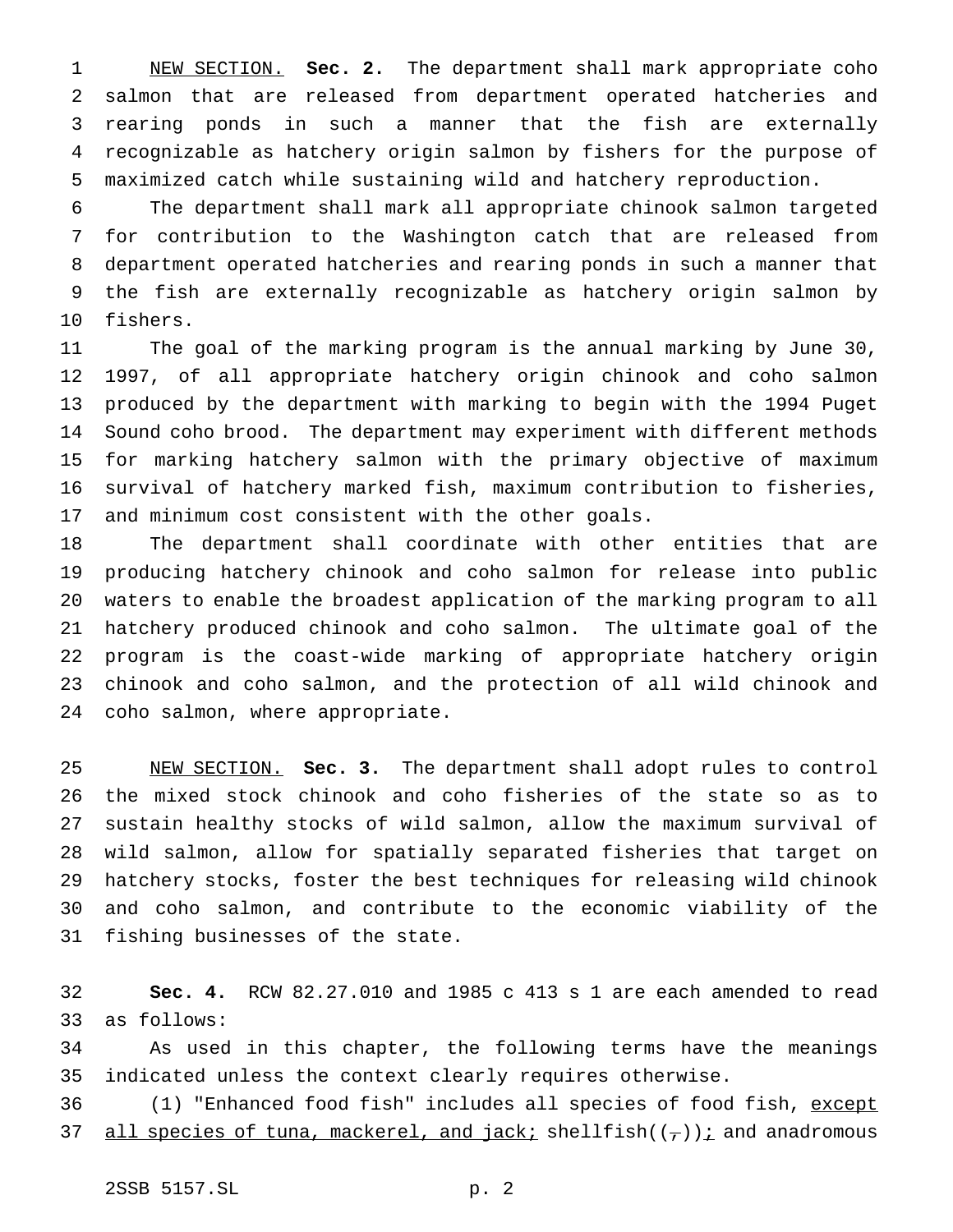game fish, including byproducts and parts thereof, originating within the territorial and adjacent waters of Washington and salmon originating from within the territorial and adjacent waters of Oregon, Washington, and British Columbia, and all troll-caught Chinook salmon originating from within the territorial and adjacent waters of southeast Alaska. As used in this subsection, "adjacent" waters of Oregon, Washington, and Alaska are those comprising the United States fish conservation zone; "adjacent" waters of British Columbia are those comprising the Canadian two hundred mile exclusive economic zone; and "southeast Alaska" means that portion of Alaska south and east of Cape Suckling to the Canadian border. For purposes of this chapter, point of origination is established by a document which identifies the product and state or province in which it originates, including, but not limited to fish tickets, bills of lading, invoices, or other documentation required to be kept by governmental agencies.

 (2) "Commercial" means related to or connected with buying, selling, bartering, or processing.

 (3) "Possession" means the control of enhanced food fish by the owner and includes both actual and constructive possession. Constructive possession occurs when the person has legal ownership but not actual possession of the enhanced food fish.

 (4) "Anadromous game fish" means steelhead trout and anadromous cutthroat trout and Dolly Varden char and includes byproducts and also parts of anadromous game fish, whether fresh, frozen, canned, or otherwise.

 (5) "Landed" means the act of physically placing enhanced food fish (a) on a tender in the territorial waters of Washington; or (b) on any land within or without the state of Washington including wharves, piers, or any such extensions therefrom.

 NEW SECTION. **Sec. 5.** If specific funding for the purposes of this act, referencing this act by bill number, is not provided by June 30, 1995, in the omnibus appropriations act, this act shall be null and void.

 NEW SECTION. **Sec. 6.** Sections 1 through 3 of this act are each added to Title 75 RCW.